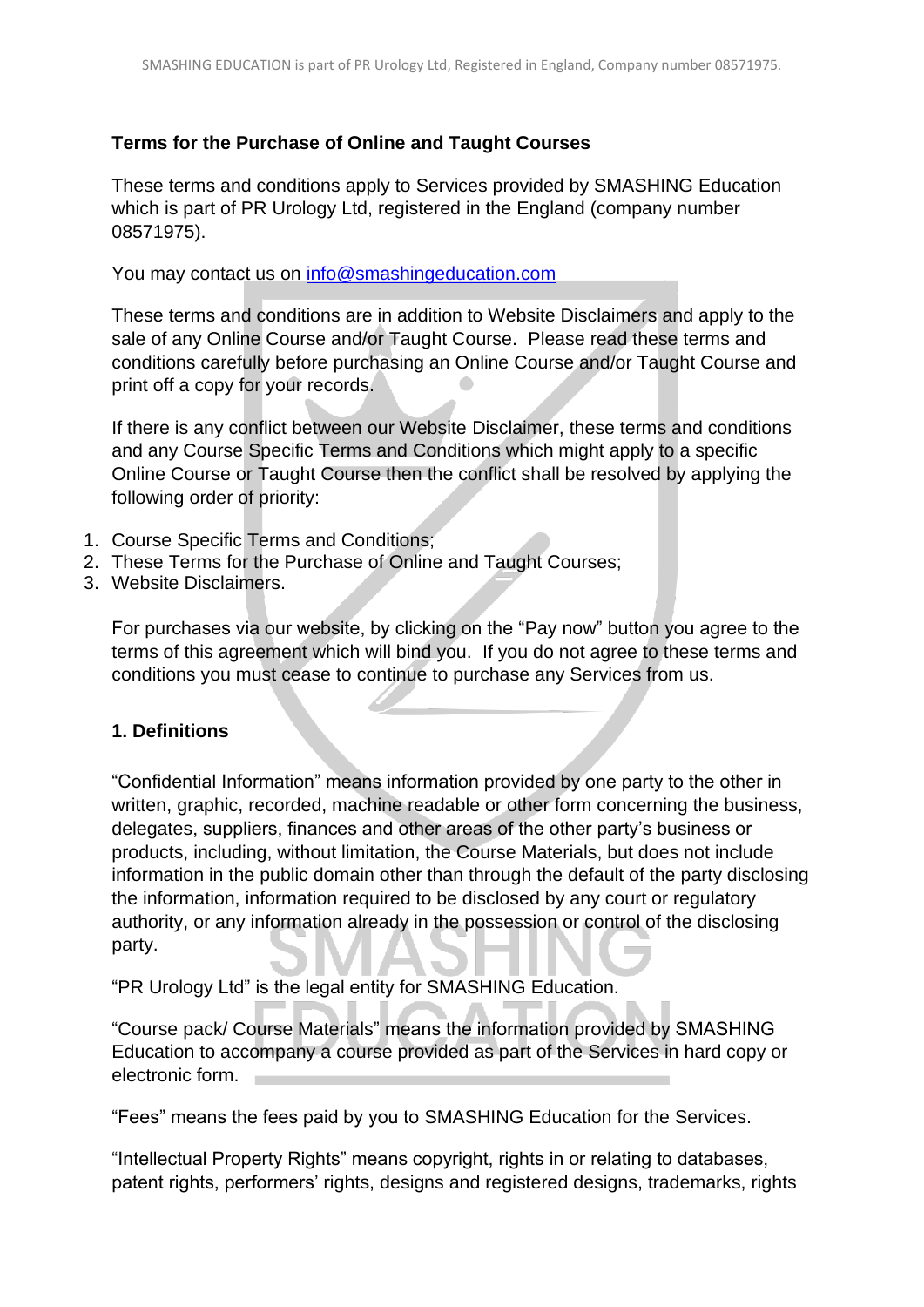in or relating to Confidential Information and other intellectual property rights (registered or unregistered) throughout the world.

"Online Course" means the delivery by us of an online course pursuant to which you learn course materials remotely.

"Services" means the provision of the Online Course and/or the Taught Course and/or the Course Materials together with such other services as agreed from time to time and purchased by you through the Website or by telephone.

"Taught Course" means a course taught by us in a classroom setting to which you attend in person.

"Website" means [www.smashingeducation.com](http://www.smashingeducation.com/)

"You" means the individual purchasing the Services.

## **2. The Services**

2.1. A description of the Services together with the dates on which the Services will begin are available on our Website. We will provide the Services with reasonable care and skill in accordance with the description set out on the Website.

2.2. We reserve the right to vary or withdraw any of the Services described on the Website without notice.

2.3 We expect you to confirm that the Services you are purchasing will meet your needs. We do not make any guarantee to you that you will obtain a particular result, professional qualification or employment opportunity from your purchase and completion of any of the Services.

## **3. Ordering Services**

#### **Purchasing Services via the Website**

3.1. In order to purchase any of the Services on-line or taught, you must pay in advance via the website.

3.2. When you place an order for a Service via the Website, you are offering to purchase the Services on these terms and conditions. SMASHING Education reserves the right to cancel or decline your order or any part of your order at any time until it has been confirmed in accordance with clause 3.4 below.

3.3. Following receipt by us of your order for Services via the Website we will contact you confirming receipt of your order.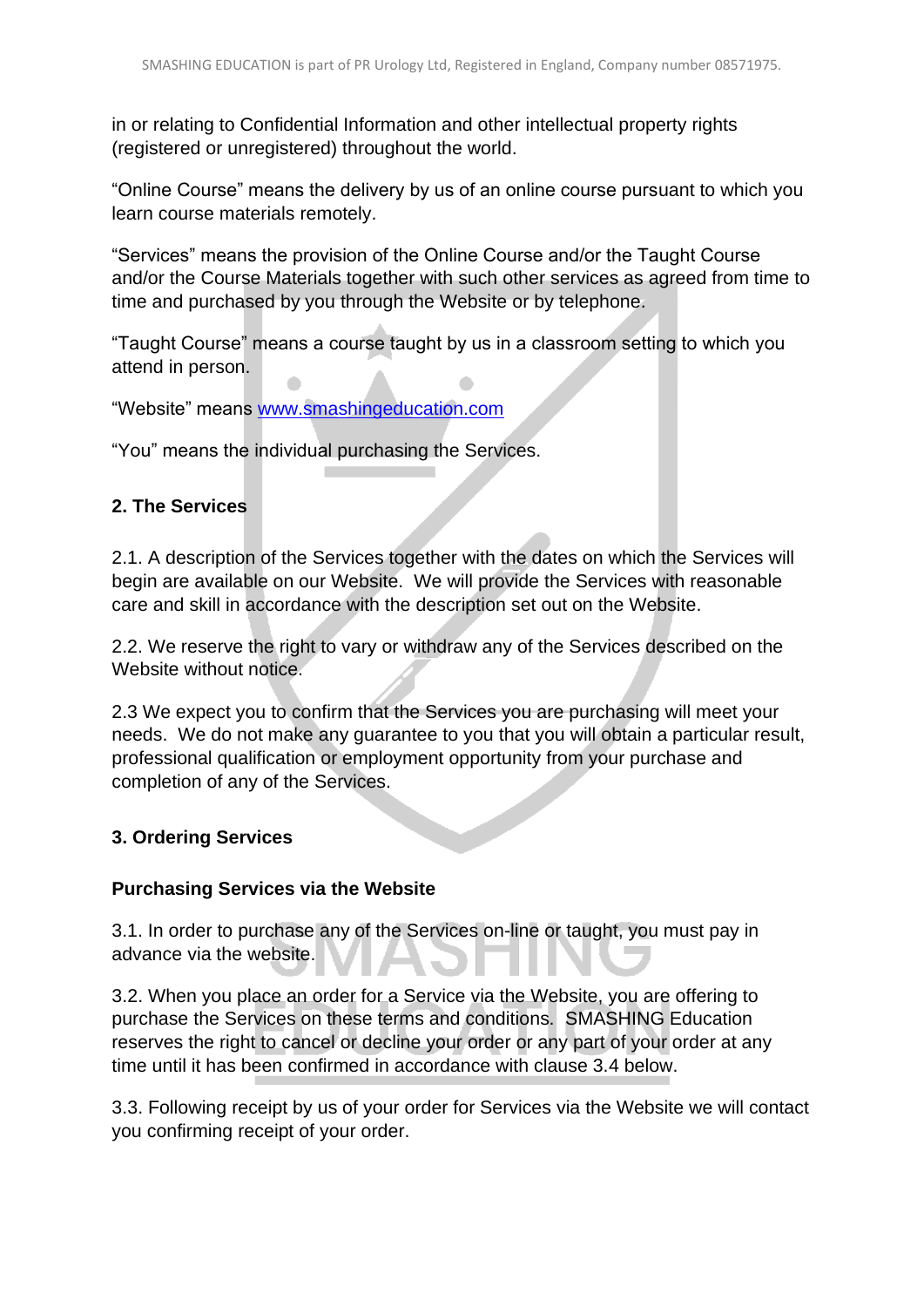3.4. A legally binding agreement between us and you shall come into existence when we have :

(a) accepted your offer to purchase Services from us by sending you an email confirming the purchase; and

(b) received payment of the relevant Fees from you in accordance with clause 5 below.

3.6. Where your order consists of multiple online courses or multiple taught courses, each individual course will be treated by us as a separate offer to purchase. Acceptance of your offer to buy one or more courses will not be acceptance by us of your offer to purchase any other courses which make up your order.  $\overline{\phantom{a}}$ 

3.7. SMASHING Education does not and is not responsible for booking any examination with any professional body or examination board. It is your responsibility to ensure that you book prior to the relevant closing date any exam necessary that you wish to take and which may or may not be associated with the subject matter of the Services provided to you by SMASHING Education.

## **4. Cancellation, Refunds and Variations**

4.1. If you have purchased an Online Course and have already accessed, all or part of the Online Course and/or started to use that Online Course then you shall have no right to cancel your order.

4.2. Notwithstanding clause 4.1 there is no other right to cancel or vary your purchase of Services and any other cancellation and / or variation of course dates will be at the entire discretion of SMASHING Education.

4.3. For all cancelation, notice must be sent to [info@smashingeducation.com](mailto:info@smashingeducation.com)

4.4. No refund will be issued if cancelation notice is less than 6 weeks from the start date of the course.

4.5. Refunds will only be issued where cancelation notice is more than 6 weeks from the start date of the course. However, this will incur an administrative fee of 20% which will be deducted from the total fee paid.

## **5. Fees**

5.1. The Fees for the Services shall be as set out on the Website at the time you placed an order for them.

5.2. Unless otherwise specified at the time you purchase the Services the Fees are exclusive of VAT or other local taxes. Each of these costs will be set out on the Website prior to your purchase of the Services.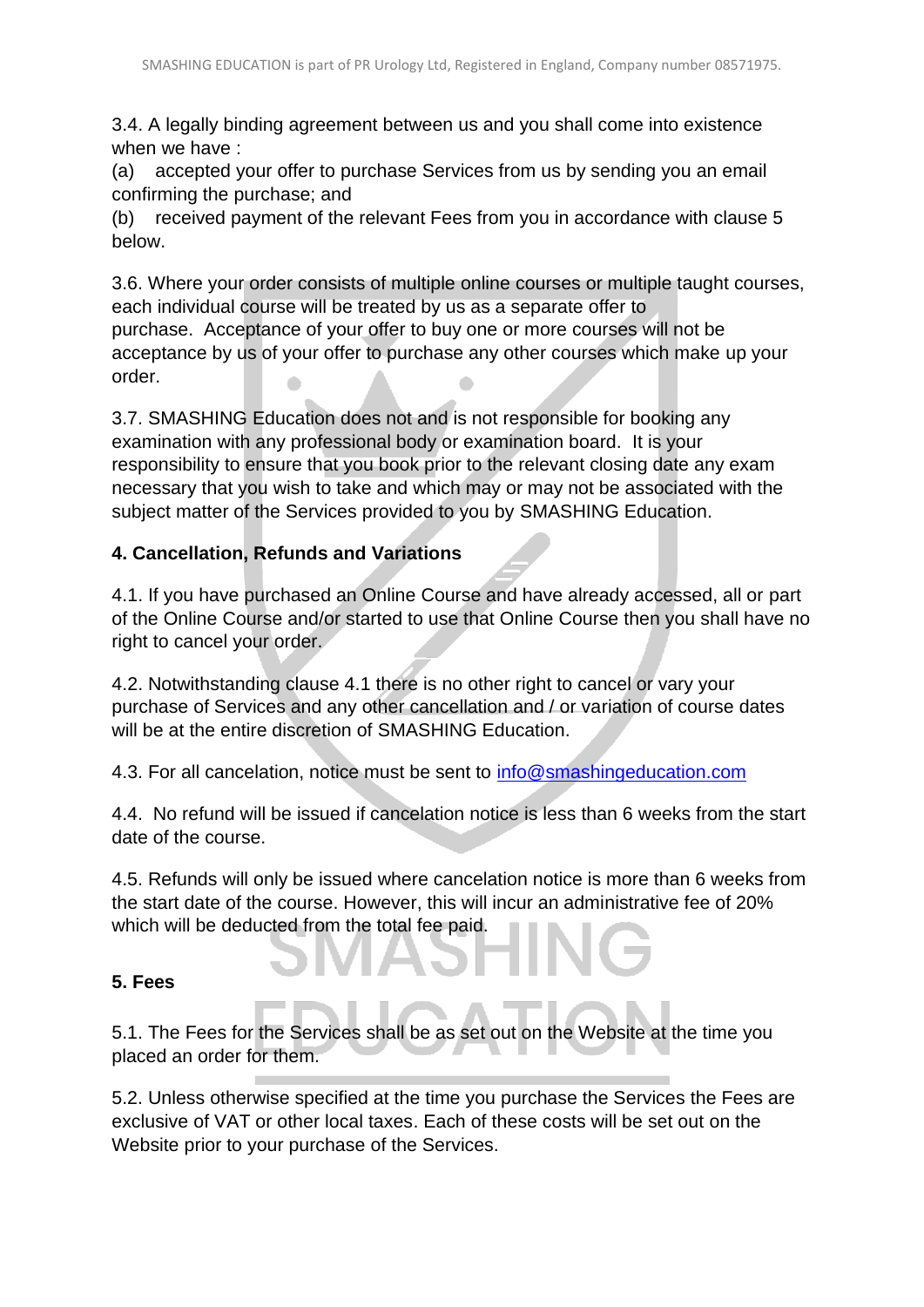5.3. All Fees shall be exclusive of any amounts payable to any professional body for registration and examination entry. These are payable by you directly to the relevant professional body or examination board and we accept no responsibility or liability for your failure to book your exam with the relevant professional body or examination.

5.4. Fees for the Service selected by you on the Website shall be debited from your credit / debit card at the time of purchase. Fees must be paid in full prior to you attending any Taught Course or accessing any Online Course.

5.5. Any fees charged by your debit or credit card provider in connection with your purchase of Services are for your own account and SMASHING Education shall not be responsible for these.  $\bullet$ 

5.6. You shall be responsible for all costs you incur in connection with your attendance at any Taught Courses or your access onto any Online Course.

## **6. Liability**

6.1. No part of the provision of the Services shall be deemed to be, nor is it intended to be, nor should it be taken to be, the provision of investment advice.

6.2. Although, SMASHING Education aims to provide the Services to the highest standards of the industry, neither it, nor its trainers accept any liability for (i) any inaccuracy or misleading information provided in the programmes or Course Materials and any reliance by Delegate on any such information, (ii) any loss or corruption of data, (iii) any loss of profit, revenue or goodwill, or (iv) any indirect, special or consequential loss arising from any breach of the terms of this Agreement.

6.3. Except to the extent that they are expressly set out in these terms and conditions, no conditions, warranties or other terms shall apply to the Services. Subject to clause 6.5 no implied conditions, warranties or other terms apply (including any implied terms as to satisfactory quality, fitness for purpose or conformance with description).

6.4. Subject to clause 6.5 below, SMASHING Education total liability arising from or in connection with these terms and conditions and in relation to anything which we may have done or not done in connection with these terms and conditions and the delivery of the Service (and whether the liability arises because of breach of contract, negligence or for any other reason) shall be limited to the Fees received by us in connection with the relevant Online Course or Taught Course in relation to which a dispute has arisen.

6.5. Nothing in this Agreement shall exclude or limit SMASHING Education liability for (i) death or personal injury caused by negligence, (ii) fraudulent misrepresentation or (iii) any other matter which under English law may not be limited or excluded.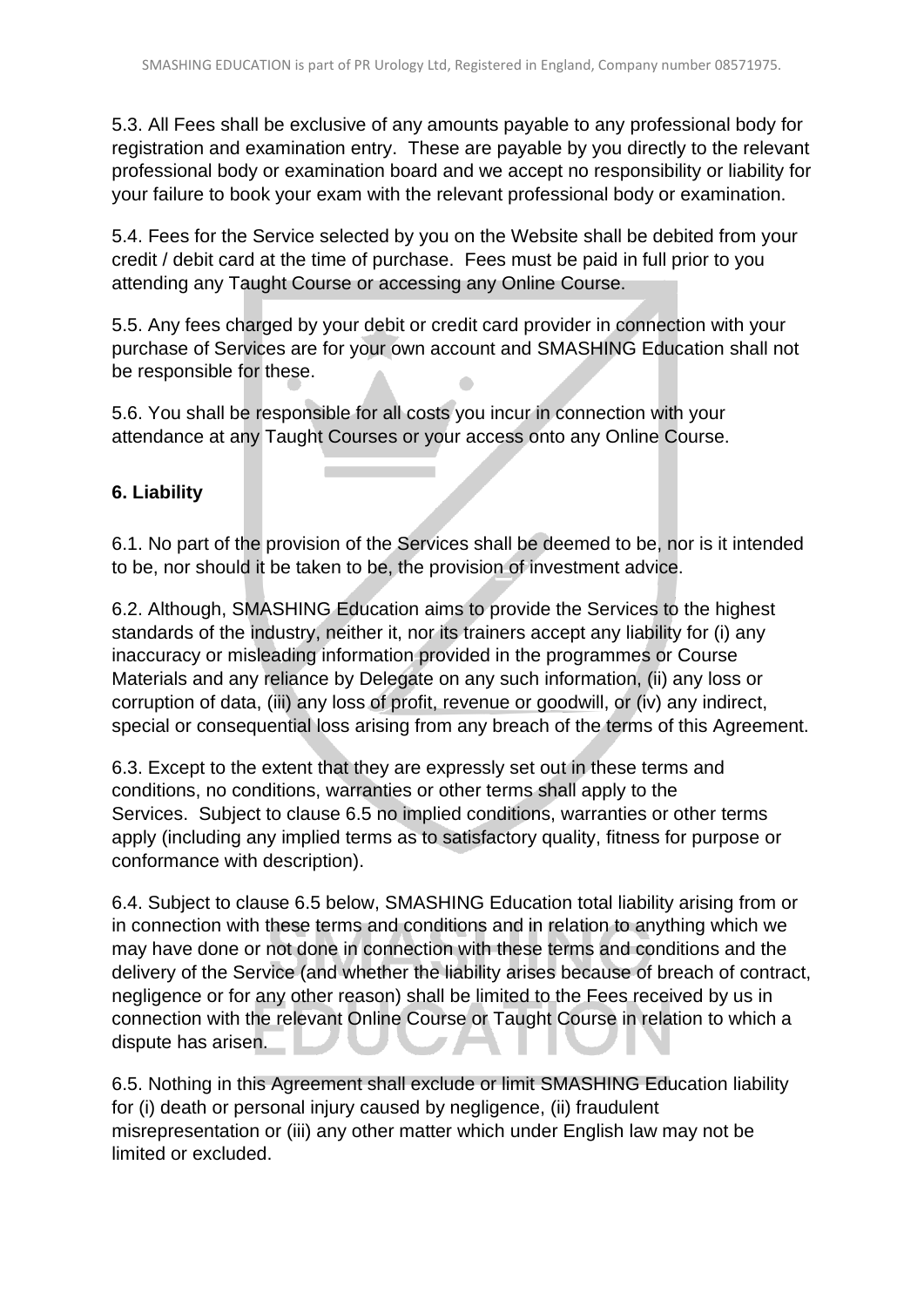6.6. SMASHING Education shall have no responsibility or liability for loss or damage to your personal property, or any injury to you (financial or otherwise), caused by another delegate(s) or by any person(s) who is not our employee or authorised representative. You may wish, therefore, to insure your personal property.

6.7. SMASHING Education will not be liable to you, in any manner whatsoever, for any failure or delay, or for the consequences of any failure or delay, in performance of any contract with you, if it is due to any event beyond our reasonable control including, but not limited to:

a. Strikes, lockouts or other industrial action or disputes (whether involving our workforce or any other party);  $\bullet$ 

b. Acts of God;

c. Pandemic, quarantine or widespread illness (whether affecting our staff and/or delegate body or otherwise);

d. Governmental requisitioning, emergency planning or provision;

e. War, protests, fire, flood, storm, tempest, explosion;

f. An actual, suspected or threatened act of terrorism;

g. Riot;

h. Civil commotion;

i. National emergencies;

j. Breakdown of plant or machinery;

k. Actions or defaults of placement providers; or

l. Default of suppliers or sub-contractors.

Each of the provisions above is separate and severable. Accordingly, if any court or body or authority of competent jurisdiction finds any such provision to be illegal, unlawful, void or unenforceable this will not affect the remainder of those provisions which will continue in full force and effect. In all such incidences reasonable steps will be taken to minimise the disruption to our services and any adverse impact to you.

6.8. SMASHING Education will be liable to you for any loss or damage you suffer that is a foreseeable result of our breach of this agreement or if we fail to carry out our obligations under these terms and conditions to a reasonable standard, but not to the extent that any such failure is attributable to your own fault or the fault of a third party that is not within our control. SMASHING Education will not be liable for loss or damage which were not foreseeable. Losses are foreseeable if they were an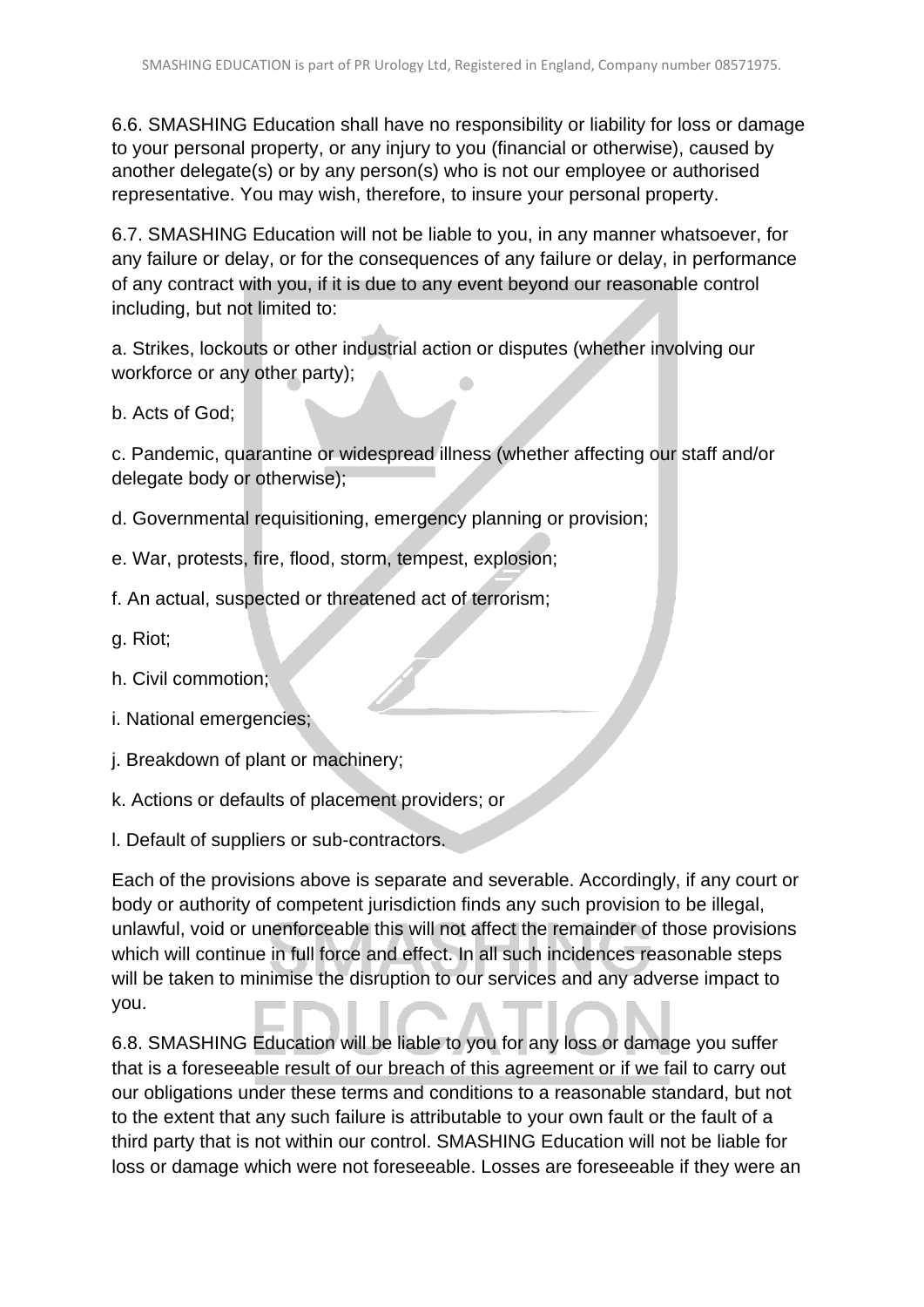obvious consequence of our breach of these terms and conditions or if they were contemplated by you and us at the time we entered into this agreement.

## **7. Intellectual Property**

7.1. All Intellectual Property Rights in the Course Materials, Online Courses and the speeches made by trainers at the Taught Courses are, and remain, the intellectual property of SMASHING Education or its licensors, whether adapted, written for or customised for the Delegate or not.

7.2. You are not authorised to:-

(i) copy, modify, reproduce, re-publish, sub-licence, sell, upload, broadcast, post, transmit or distribute any of the Course Materials without prior written permission;

(ii) record on video or audio tape, relay by videophone or other means the Online Course or Taught Course given

(iii) use the Course Materials in the provision of any other course or training whether given by us or any third party trainer;

(iv) remove any copyright or other notice of SMASHING Education on the Course Materials;

(v) modify, adapt, merge, translate, disassemble, decompile, reverse engineer (save to the extent permitted by law) any software forming part of the Online Courses.

Breach by you of this clause 7.2 shall allow us to immediately terminate these terms and conditions with you and cease to provide you with any Services, including but not limited to access to the Online Courses.

7.3. In consideration of the Fees paid by you, we grant to you a limited, nontransferable, non-exclusive licence to use the Course Materials and the software in respect of the Online Course for the sole purpose of completing the Online Course and / or attending the Taught Course.

**SMASHIN** 

## **8. Confidentiality**

8.1. Each party shall keep the other party's Confidential Information strictly confidential and not use it otherwise than for the purposes of these terms and conditions, and shall return it on demand and not retain copies of it.

8.2. Either party may disclose Confidential Information to its legal and other advisors for the purposes of obtaining advice from them.

8.3. This clause shall continue notwithstanding termination of these terms and conditions.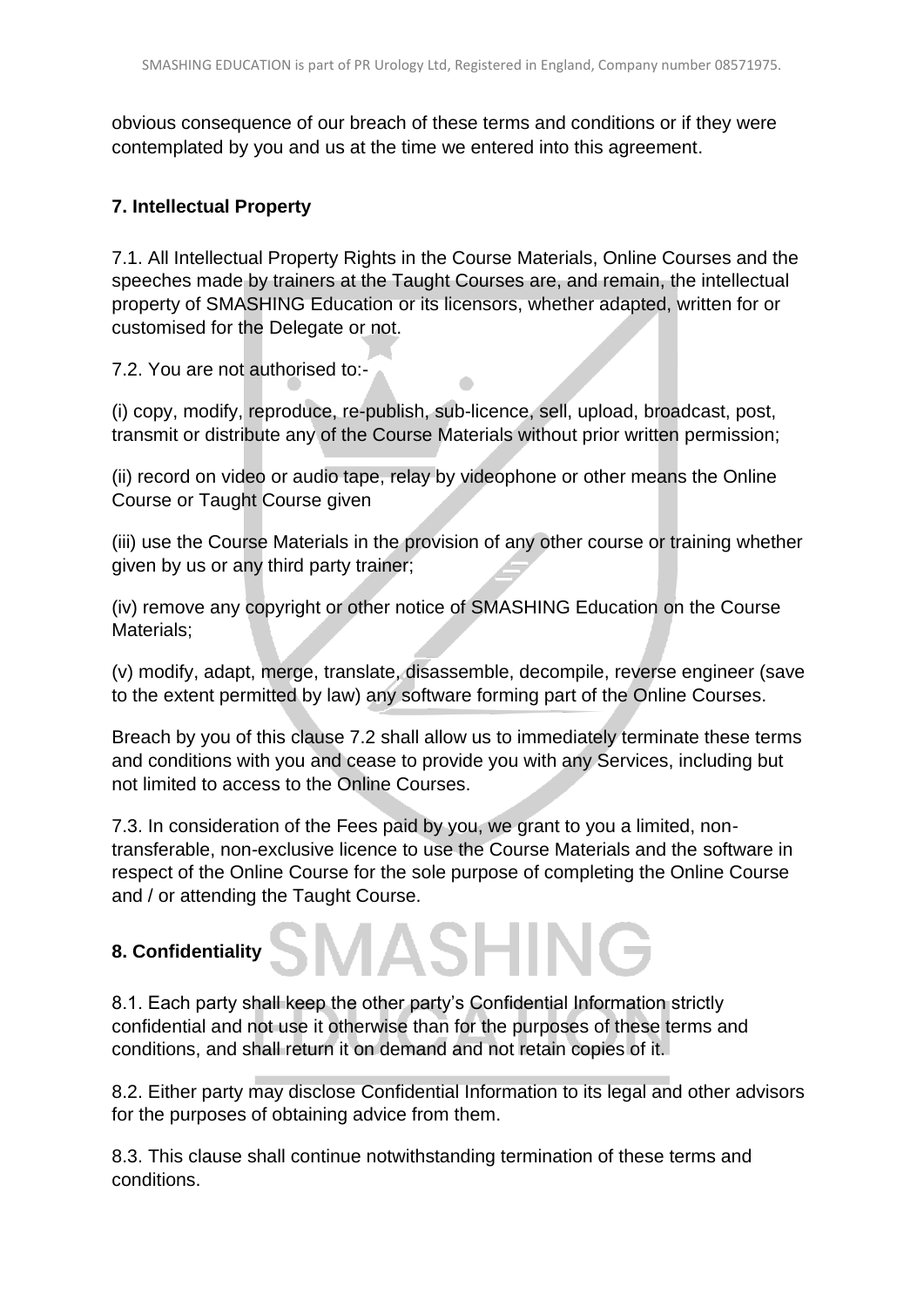## **9. Termination**

9.1. We shall be entitled to terminate these terms and conditions and cease to provide you with any Services with immediate effect in the event that you:

- a. fail to pay when due your Fees;
- b. act in an aggressive, bullying, offensive, threatening or harassing manner towards any employee of SMASHING Education, any teacher or lecturer who provides the Taught Courses or any delegate who attends any Taught Course;
- c. cheat or plagiarise any work which you are required to prepare or submit in connection with the Services or during any examination taken in connection with the Services;
- d. steal or act in fraudulent or deceitful manner towards us or our employees or any other delegates who may be on our premises or attending our Taught Courses;
- e. intentionally or recklessly damage our property or the property of our employees or other delegates attending our premises;
- f. are intoxicated through alcohol or illegal drugs while on our premises;
- g. commit any criminal offence committed on our premises or where the victim is our employee or delegate;
- h. are in breach of these terms and conditions.

9.2. On termination clause 6 (liability), 7 (intellectual property rights), 8 (confidentiality) and 10 (restrictions) shall continue notwithstanding such termination.

## **10. Assignment**

Any Services provided by us under these terms and conditions are personal to you and cannot be transferred or assigned to any other person.

We shall be entitled to assign these terms and conditions to any other company without prior notice to you.

## **11. Entire Agreement**

These terms and conditions, together with the Website Disclaimers and Course Specific Terms and Conditions are the entire agreement between the parties and supersede any prior agreements and arrangements, whether written or oral. You confirm that you have not relied on any representations in entering into these and any other terms and conditions with us. Nothing in this clause or terms and conditions shall limit liability for any fraudulent misrepresentation.

## **12. Food and drink**

During the course, all food and drinks provided by SMASHING Education will be via a 3<sup>rd</sup> party vendor. It is your responsibility to ensure that all food and drinks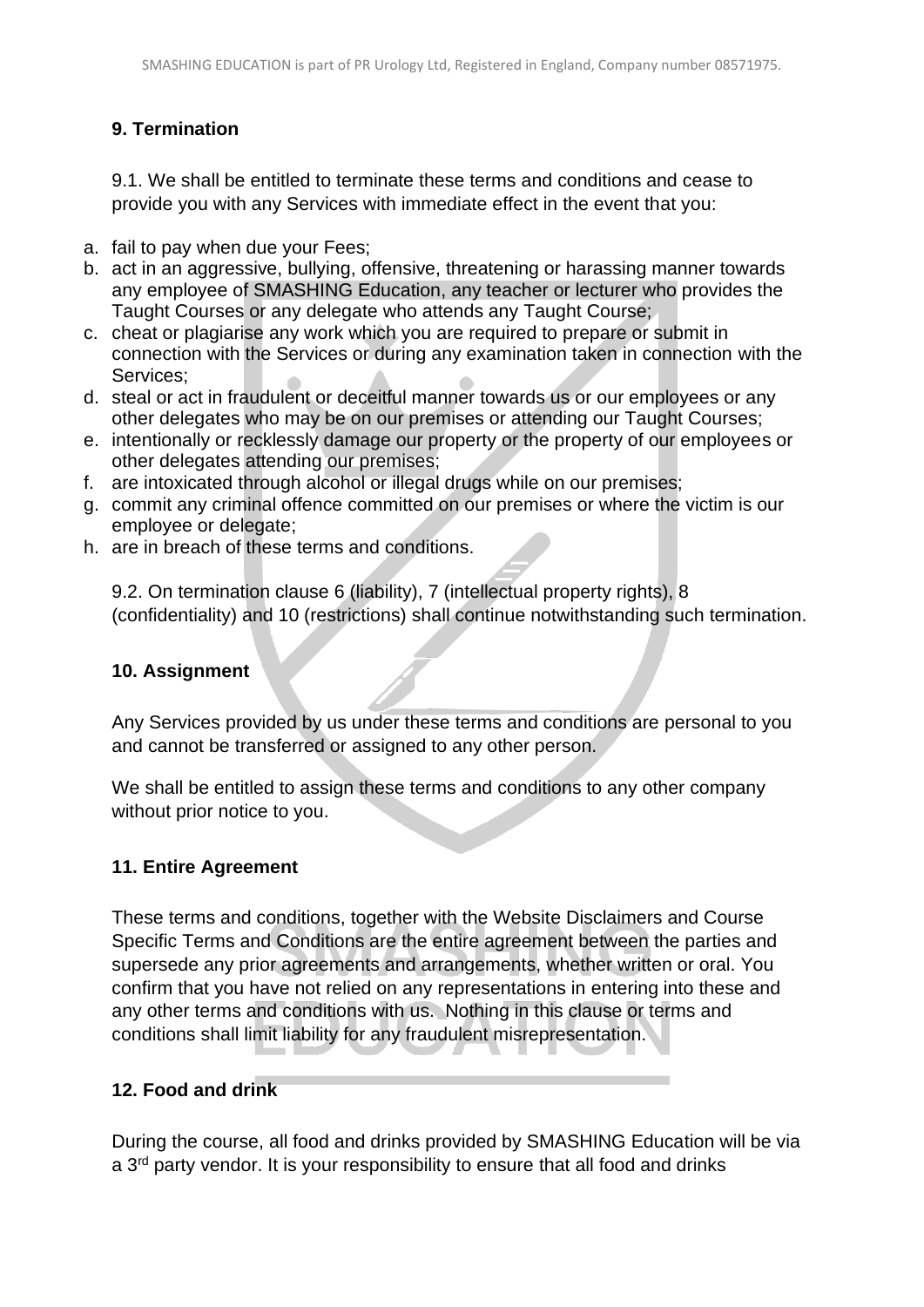consumed are suitable for your dietary requirements. It is your responsibility to complete the course registration form accurately specifying any dietary requirements. Therefore, SMASHING Education will not be held liable.

#### **13. Assignment**

We may assign, transfer, sub-contract any of our rights or obligations to any third party at our discretion.

## **14. Data Protection**

14.1 The nature of the Services provided by SMASHING Education means that we will obtain, use and disclose (together "Use") certain information about you ("Data"). This statement sets out the principles governing our Use of Data. By purchasing the Services you agree to this Use.

14.2 When you register with us you will need to provide certain Data such as your contact details and demographic information. We will store this Data and use it to contact you, provide you with details of the Services you have purchased and otherwise as required during the normal provision of the course.

14.3 We may also use the above Data, and similar Data you provide us in response to surveys, to aggregate user profiles and provide you with communications. We will not pass any personal data onto anyone outside of SMASHING Education.

14.3 To enable us to monitor and improve our Services, we gather certain aggregated information about you, including details of your operating system, browser version, domain name and IP address, the URL you came from and go to and the parts of the Website you visit.

14.4. We use information such as your User ID, session identifiers and password to enable us to identify whether you are using our services, assist with the provision of services and to ensure that you have access to relevant products. We will only read cookies from your cookie file placed there through your web browser's interaction with the Website.

14.5. Our products may link to third party websites and we are not responsible for their data policies or procedures or their content.

14.6. SMASHING Education endeavour to take all reasonable steps to protect your personal Data including the use of encryption technology but cannot guarantee the security of any Data you disclose. You accept the inherent security implications of being and transacting on-line over the internet and will not hold us responsible for any breach of security.